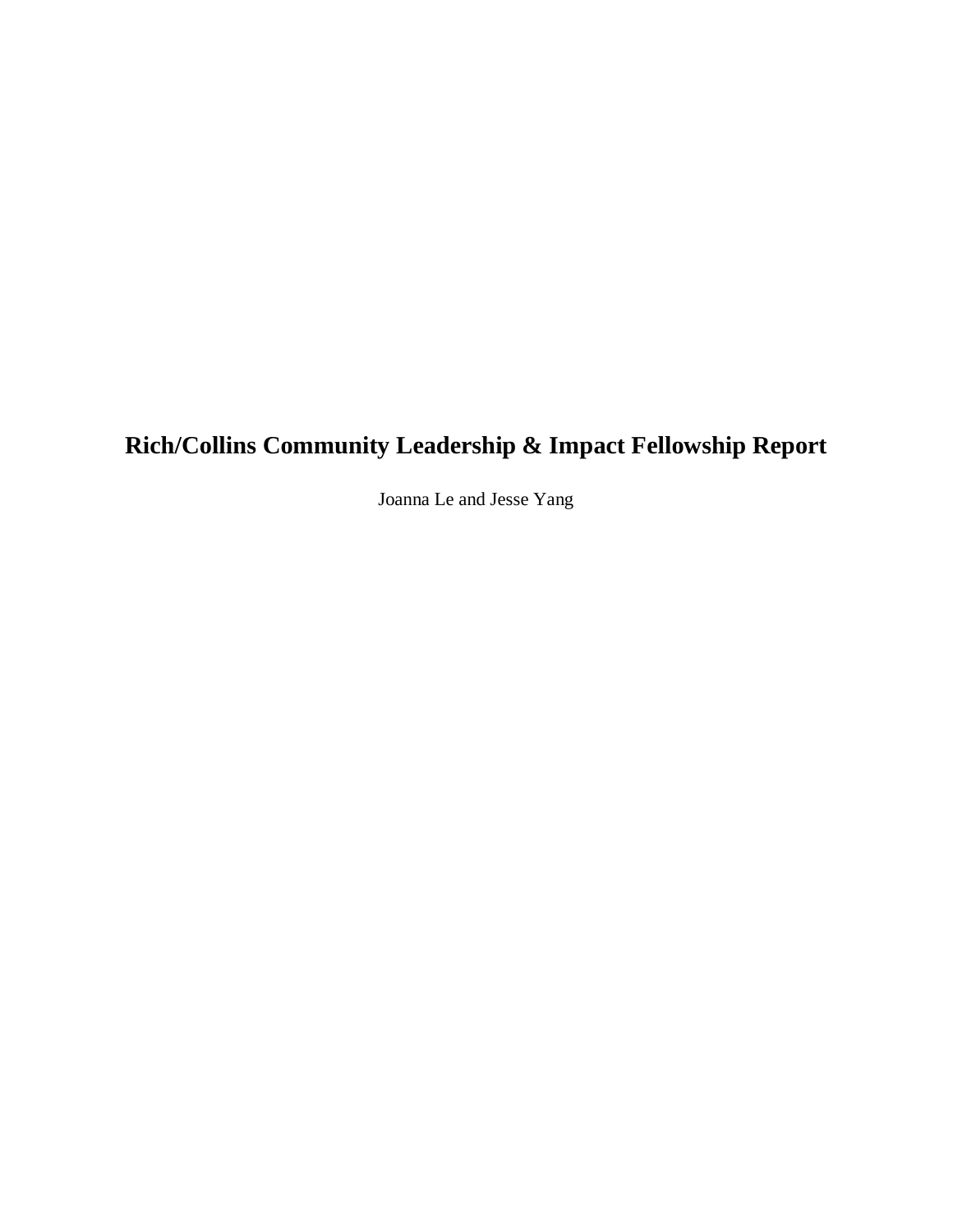#### **Narrative Report**

Our project was inspired by an idea to create a podcast about healthcare resources in Boston, as we are both interested in the healthcare field. We thought that there was a wealth of healthcare resources in the city, but we also hypothesized that the average person may not know how to access everything and use it to their needs. While working as an intern at a private practice, Joanna saw a need for education about healthcare insurance, as many patients were not aware of the different options that were available to them. We wanted to create a podcast interviewing perhaps a professional who worked closely with patients about their insurance. Then, we expanded our idea to different subjects in healthcare, such as emergency medical resources or oncology. We only had a rough plan to implement our podcast, but it became more grounded when Jesse found a Rich/Collins meeting, and found that we could fund our project and gain access to many other community resources that could be imperative to starting and spreading our podcast.

While researching Waltham's community needs for the proposal, we found that there was an increase in childhood obesity. As Waltham's population is composed of many new immigrants who are under the poverty line, we thought that they may have difficulties accessing cheap and available food in Waltham, as the super markets seemed a bit pricey. Therefore, we reached out to some experts who worked in the field of nutrition, Alex Linnon-Simon, who works with Waltham Community Fields Farm, as well as April Liles, who works with the Waltham Public Schools to deliver breakfast and lunch to students. We learned a wealth of information about nutrition resources in Waltham that is available to all families in the area. We also asked Dr. Elaine Lai, a professor at Brandeis University, to introduce nutrition and its importance in our health and daily lives. At first, we wanted to interview her for the entire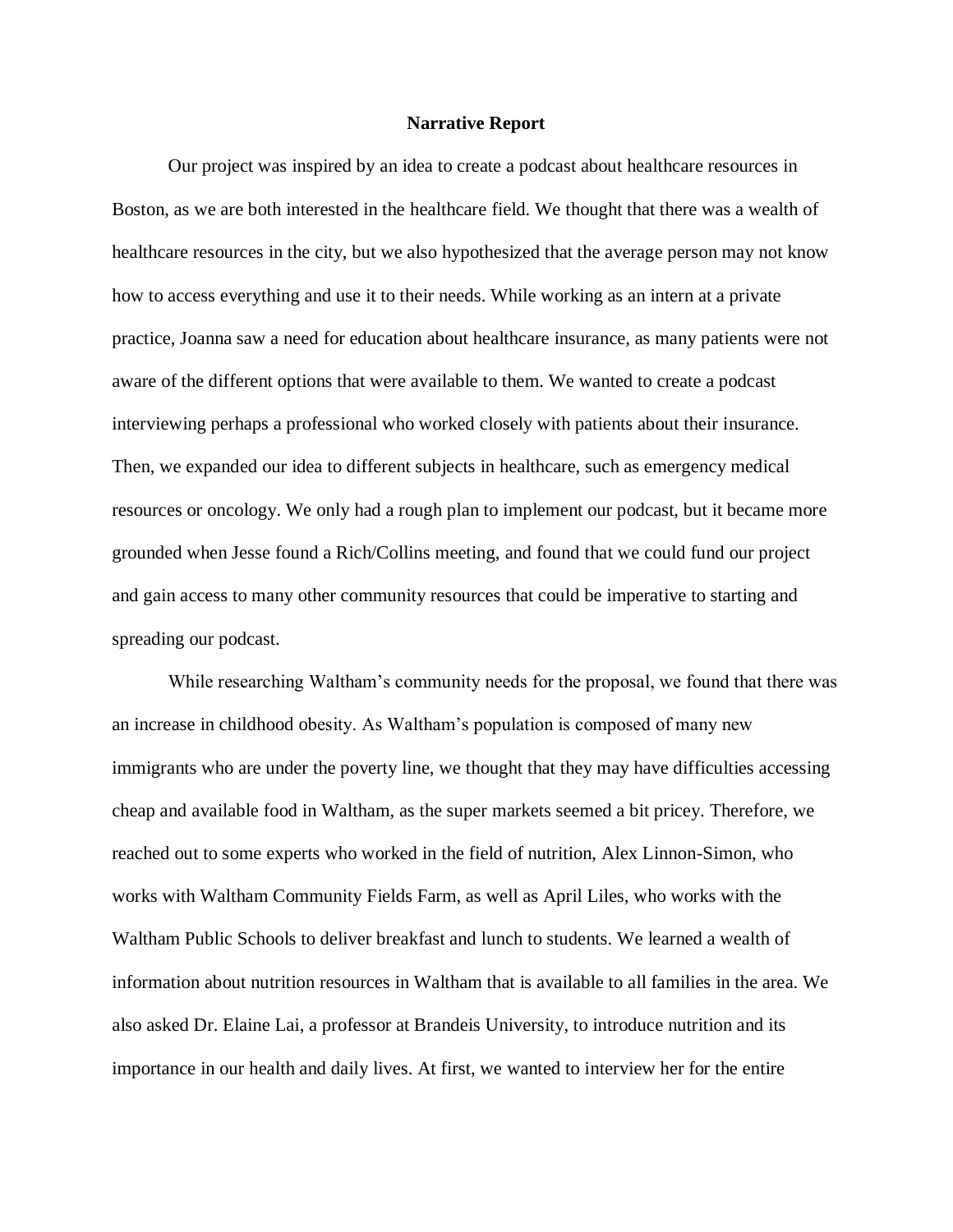podcast, but she had the idea of shifting the podcast to a more locally integrated podcast instead of a scientifically-based one. It was a great call, and we immediately contacted the Waltham nutrition community members.

Originally, we planned to partner with Shanesha Christmas, who worked with a group of Waltham High School students called the Trailblazers. We wanted to record an episode on alcohol and substance abuse, as that was also an extremely relevant need in Waltham. However, communication between us was very inefficient, and unfortunately, we could not settle on a time to meet before the end of the semester. We were looking forward to recording the podcast with some of the students as well as having them translate it to Spanish and Haitian Creole, as those are the predominant foreign languages of the Waltham community, but we adjusted to making only one episode for time management.

Also due to time management, we unfortunately could not translate the podcast in time, as we had hoped to do an audio translation with more than one person to simulate the podcast hosts and guests. Most of our budget was projected to be used on translation, so without that aspect, we did not use a large amount of our budget.

The website was something that came together rather quickly, which was a pleasant surprise. We expected for it to take much longer. Using SquareSpace, we pieced it together very quickly, and it looks extremely professional. Now, we are currently advertising our podcast by posting it on social media and spreading it through our community partners. In the future, we can hope to further spread our first episode as well as record additional episodes.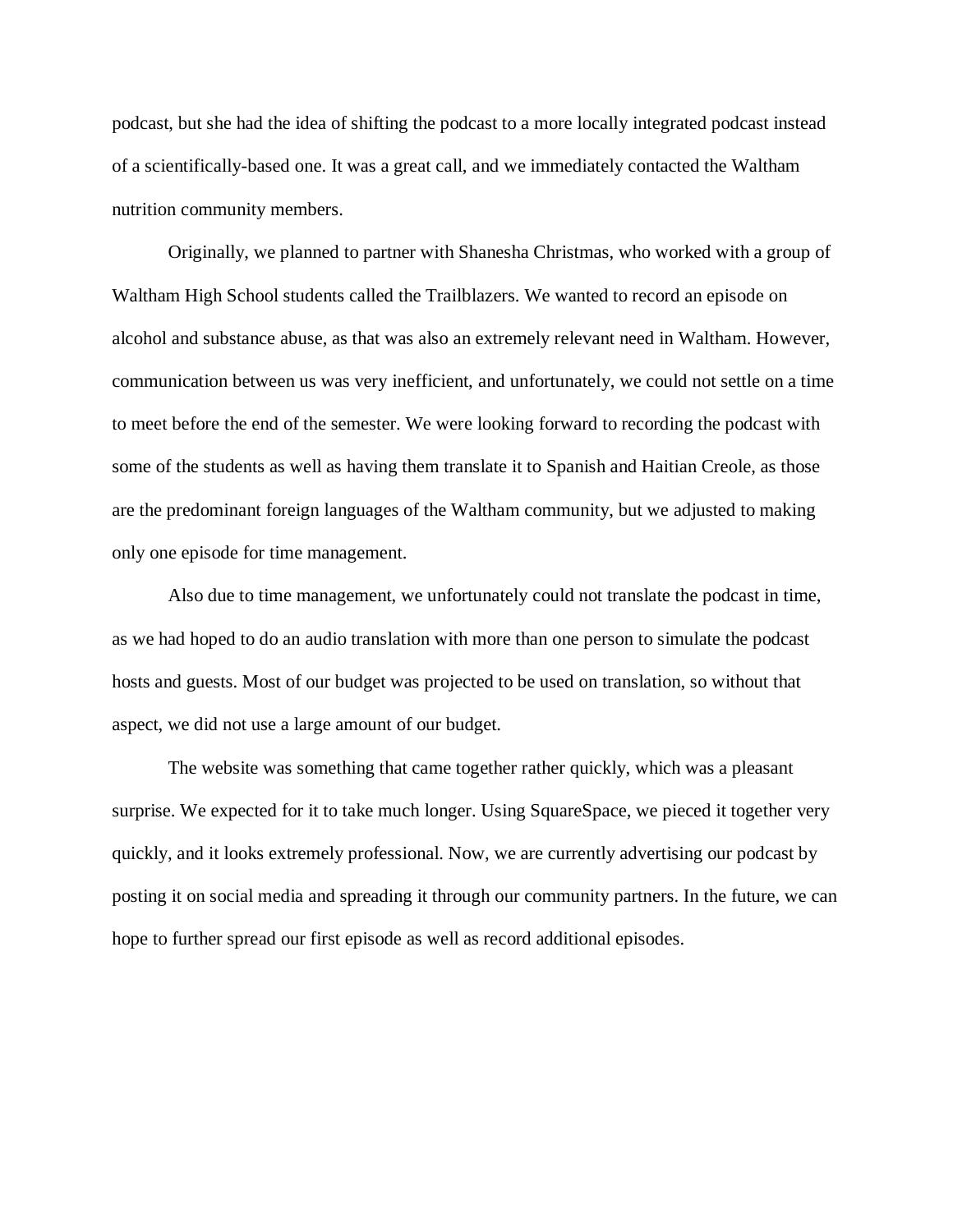#### **Evaluation**

To show our progress in the Rich/Collins Fellowship, we have the very concrete product of our podcast. Regarding spreading it to the community, we are still in the preliminary rounds of advertising our podcast, through our school and our community partners. Our current target audience is Brandeis students, as we address them frequently in our podcast. Therefore, we have several resources through staff connections and email lists to spread it to them over the summer. Eventually, we would like for it to reach Waltham citizens in the community, as these resources apply to them. We can do this with our community partners and contacting further people, as well as hosting a stall at the Waltham Farmer's Market in the fall.

We were planning on buying CDs and burning the podcast on them to hand them out in the community, but since we finished editing the episode so soon before exams picked up, we could not find the time to implement our idea. With CDs, we can spread our podcast to more people in Waltham who may not have easy access to the internet. We would visit the Waltham library, and potentially partner with them to spread the word of our podcast. We can continue our campaign over the summer or next semester on our own time.

Currently, we have an automatic tracker to monitor our progress on both our website and Soundcloud, which is the website that is hosting our podcast as an mp3. They can both track views, and Soundcloud even has a comment section so people can give feedback. In addition, Squarespace has an extremely detailed and high-quality tracking service for people who visit the website. It can track pageviews by day, as well as unique visitors. It has details on percentages of users who use their desktop or mobile as well as whether they use a social media link or type the address in directly. It can also see which browser and operating system they use. A screenshot of the analytics page can be seen below. So far, the page has gotten 25 visits from 21 unique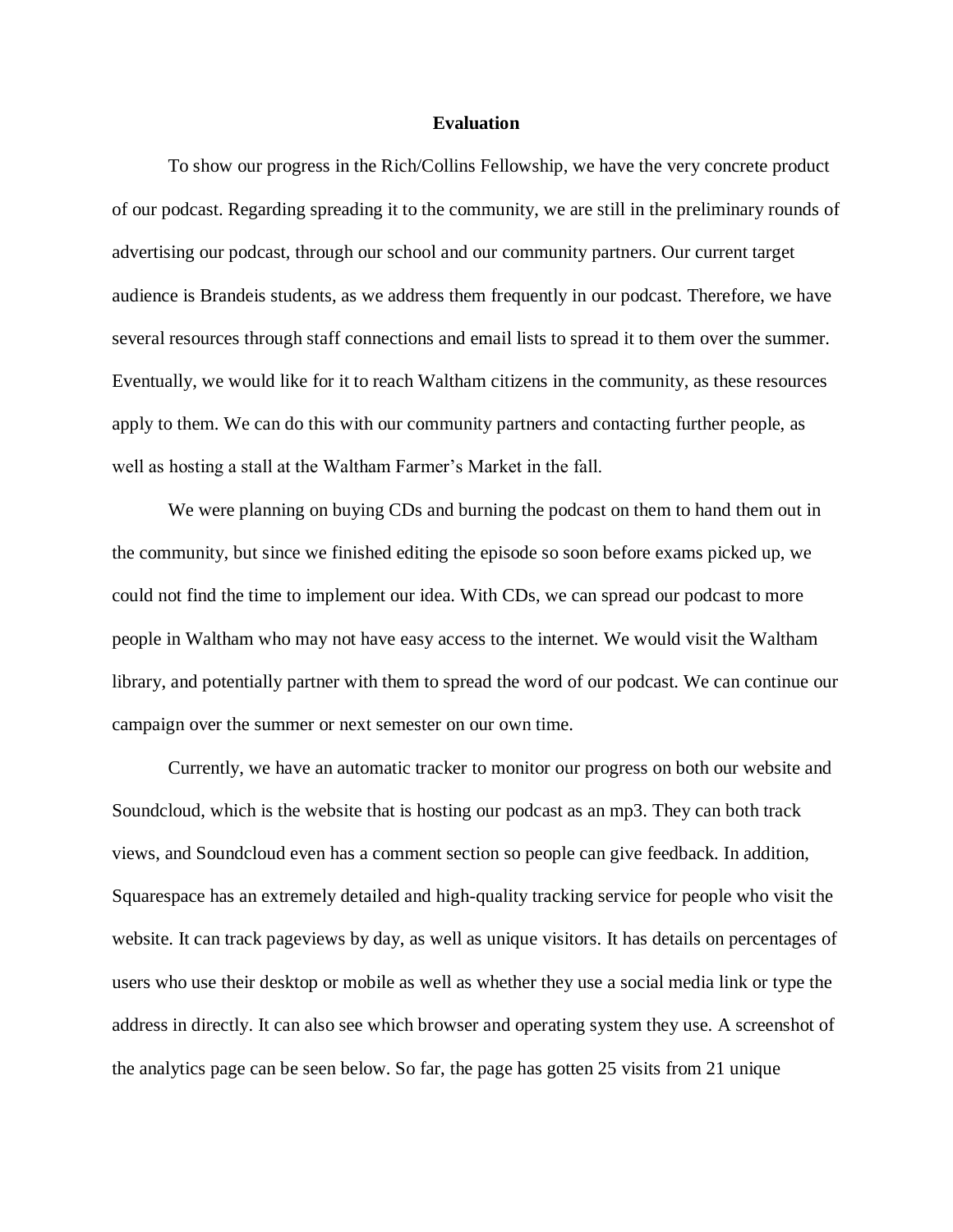viewers, but we have just started to advertise the website, so the numbers should gradually go up over time with more publicity and advertising efforts. (This image is slightly outdated, as our numbers rise with each passing day!)



To update our viewers on news and new episodes, perhaps we will add a listserv option on our website. This way, they can be notified and can follow us through our mission to educate all of Waltham about healthcare.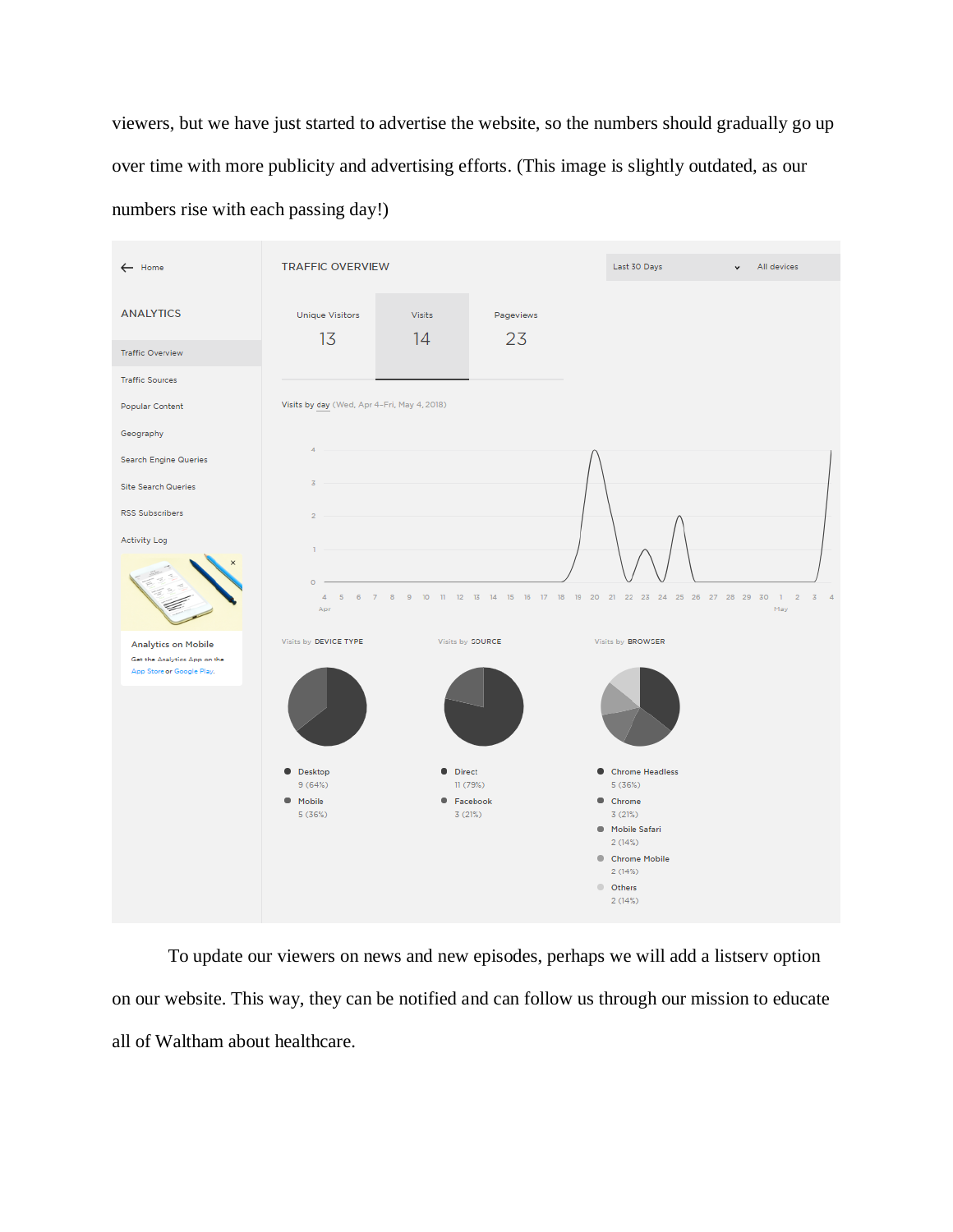#### **Personal Growth / Reflection and Final Thoughts**

We thought that this was a great learning experience in the field of volunteering and community work. We found that it is great to be ambitious and to set high goals, but also to know what is realistic and to be able to settle on a smaller goal when the original one does not pan out. In particular, we learned that time management, goal setting, and communication are imperative for a successful project. One of the issues we ran into early in the project was effectively managing the time needed to plan and create the podcast script, especially in relation to changing expectations and goals. Since we put too much time in the planning and hypothetical phase and less time contacting people and recording the podcast, we found ourselves extremely short on time in the end and could not market our podcast as much as we wanted.

For goal setting, we found that while we had several ambitious goals we failed to include more modest goals. Later into the semester, we transitioned to organize ourselves to become more task oriented, giving us the ability to tackle smaller goals rather than large ones. This transition greatly helped us in making incremental progress on the podcast which helped motivate us as we worked on the podcast. A larger goal was much more intimidating and slowed our progression, making more room for procrastination. A smaller and more concrete goal let us take each piece step by step and move forward, while still feeling like we had accomplished an important step in our project.

In terms of lessons learned through this experience, the importance of communication could not be understated. After initial contact was made with our community partner, where multilaterally we made plans to work on translating the podcast and featuring our community partner in their own episode, communication broke down into the semester. This communication was never recovered into the semester and eventually we had to drop the episode featuring our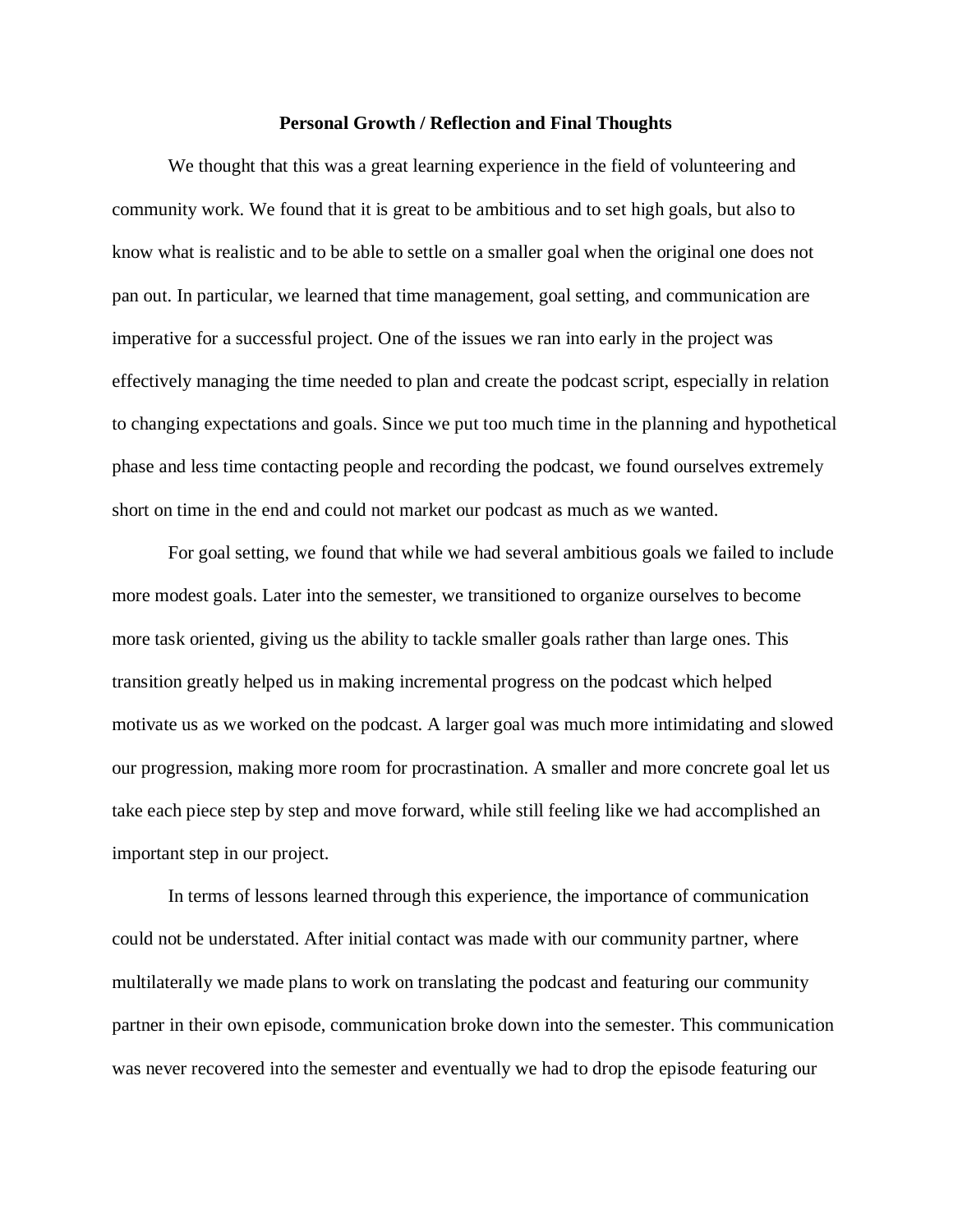community partner and translating the project alongside our community partner. A large part of the reason for the breakdown in communication was not creating a clear schedule of expectations between parties, but also not keeping constant contact with our community partner even during times where we did not require their aid or input. In retrospect, it was very important for the project to keep everyone informed and motivated, and this was where we failed. Next time, we should lay out the expectations for each person in contact. We were clearer about roles and responsibilities with the community members we interviewed for the nutrition episode, and it panned out quickly and very nicely, as we can see by the finished product.

In all, we were very happy to have our finished product, and although we made many mistakes, we also learned that we were able to handle a side project along with our class load. We learned that we could work together as a team and communicate effectively with one another to bring up any problems and brainstorm solutions. Finally, we learned that there are tons of resources about nutrition for low-income individuals locally, and we now know how to better access and utilize them as well as how to better spread the world to our local community.

> Acknowledgements: William Brummett The Rich/Collins Family April Liles and Alex Linnon-Simon Shanesha Christmas Guest speakers at our meetings Our fellow Fellows